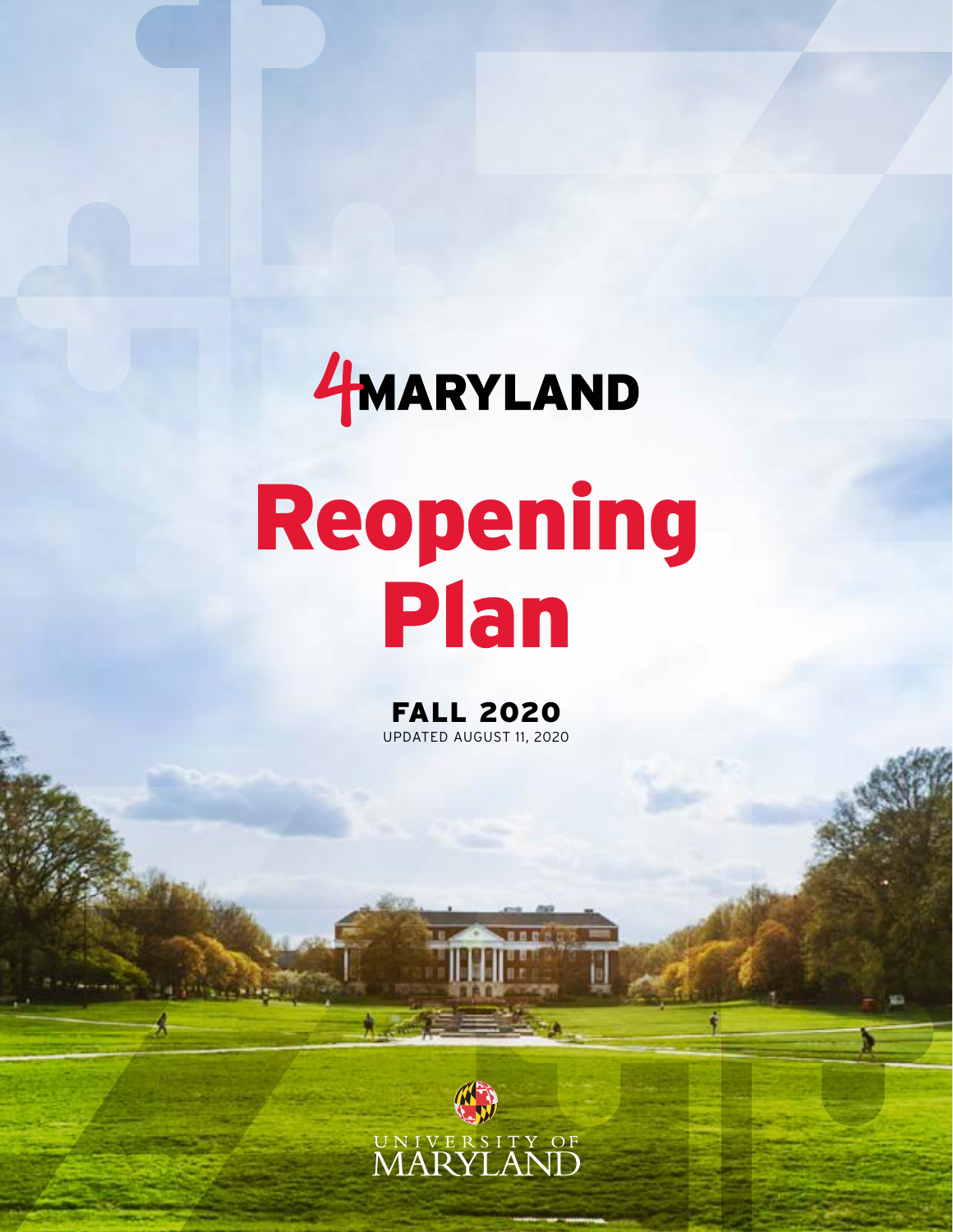### TABLE OF CONTENTS

| 4 Maryland 1.1 March 1.1 March 1.1 March 1.1 March 1.1 March 1.1 March 1.1 March 1.1 March 1.1 March 1.1 March 1.1 March 1.1 March 1.1 March 1.1 March 1.1 March 1.1 March 1.1 March 1.1 March 1.1 March 1.1 March 1.1 March 1 |  |
|--------------------------------------------------------------------------------------------------------------------------------------------------------------------------------------------------------------------------------|--|
|                                                                                                                                                                                                                                |  |
|                                                                                                                                                                                                                                |  |
|                                                                                                                                                                                                                                |  |
|                                                                                                                                                                                                                                |  |
|                                                                                                                                                                                                                                |  |

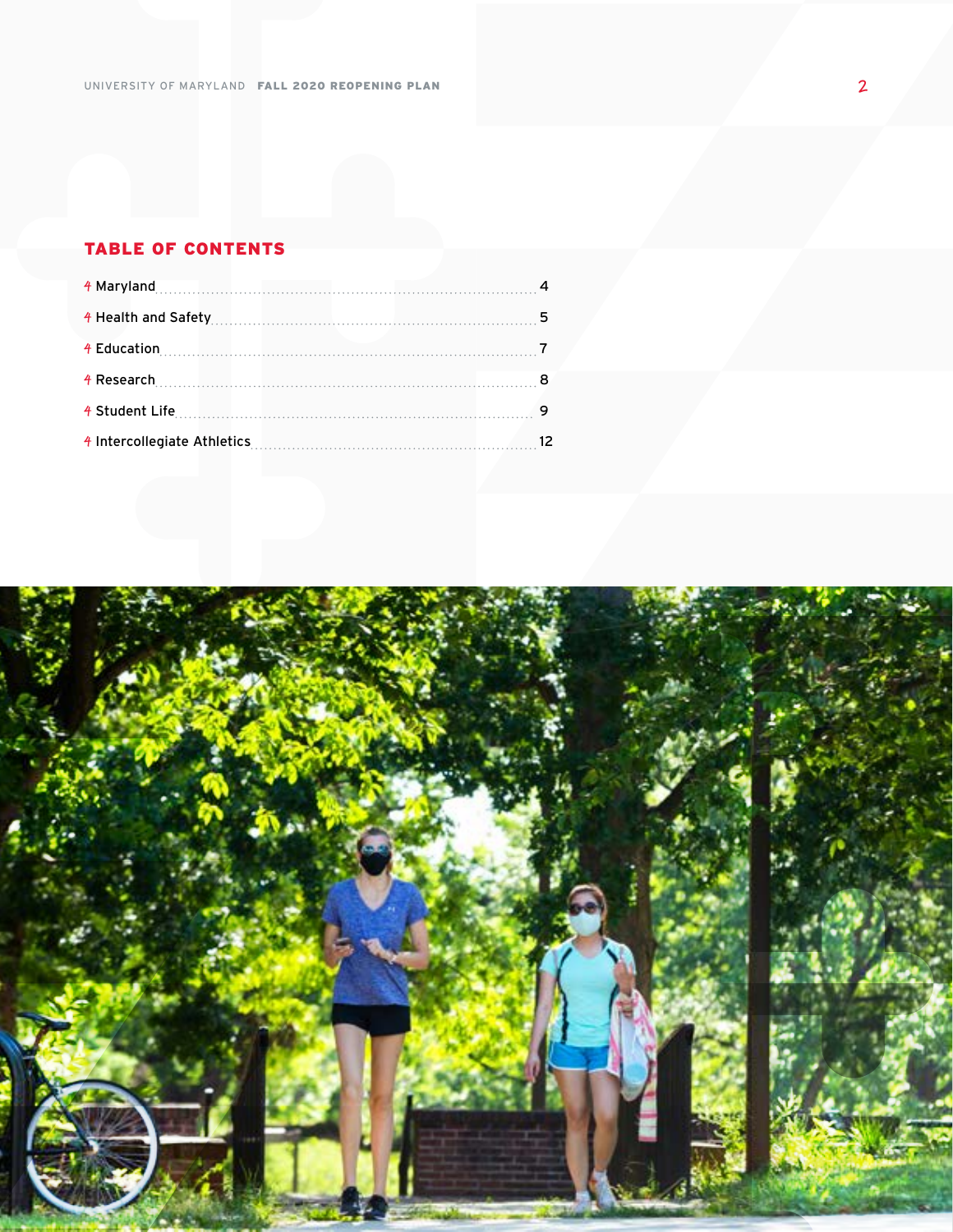

### Reopening Plan FALL 2020

The University of Maryland leadership team has collaborated across campus to plan for the safe and gradual resumption of on-campus activities "4 Maryland" in Fall 2020.

It closely coordinated with state and county health officials, with additional guidance provided by the University System [of Maryland](https://www.usmd.edu/newsroom/news/2049).

Four principles inform the plan:

- **1. Prioritize the health and safety of every member of our campus community;**
- **2. Protect and support the educational and research missions to maintain academic excellence;**
- **3. Make decisions grounded in our values of equity and inclusion;**
- **4. Provide timely and transparent communication and collect input from internal and external stakeholders.**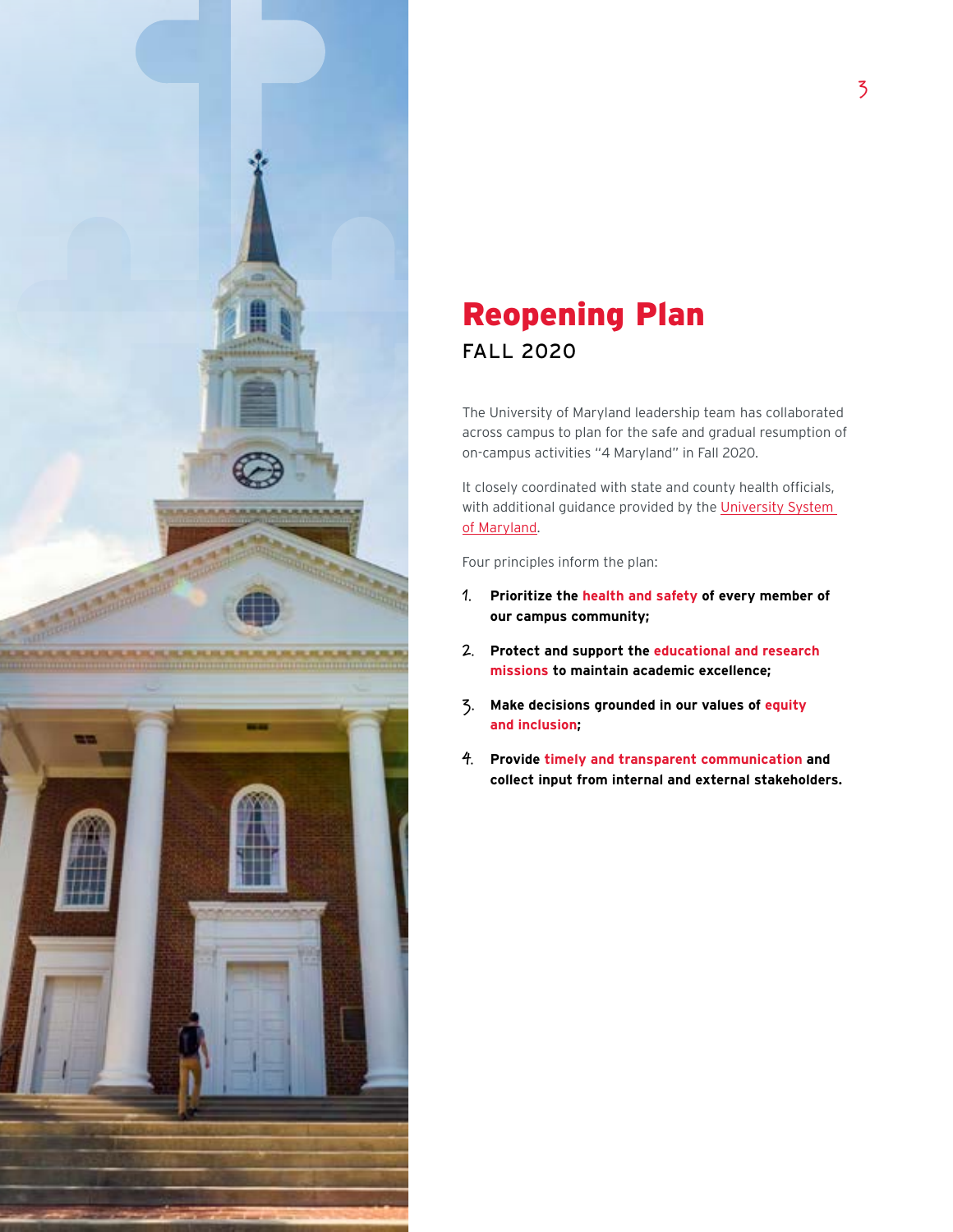### **4** MARYLAND

4 Maryland, the university's campus-wide health information campaign, promotes important behaviors that focus on individual responsibility to keep ourselves and others safe. Everyone on campus is expected to follow four core guidelines:

- **1. If you're sick, don't report to work or class.**
- **2. Wear a face covering at all times indoors and outdoors when other people are nearby.**
- **3. Stay at least 6 feet from others at all times.**
- **4. Wash your hands frequently or use hand sanitizer if soap and water are unavailable.**



The campaign materials include posters, floor clings, digital screen graphics and more to emphasize these messages throughout campus. General materials are provided in English and Spanish bilingual versions.

The first phase of the 4 Maryland health information campaign included installing signs in common areas of buildings that are in use. Common areas include building entrances and lobbies, restrooms, existing hand sanitizing stations and elevators.

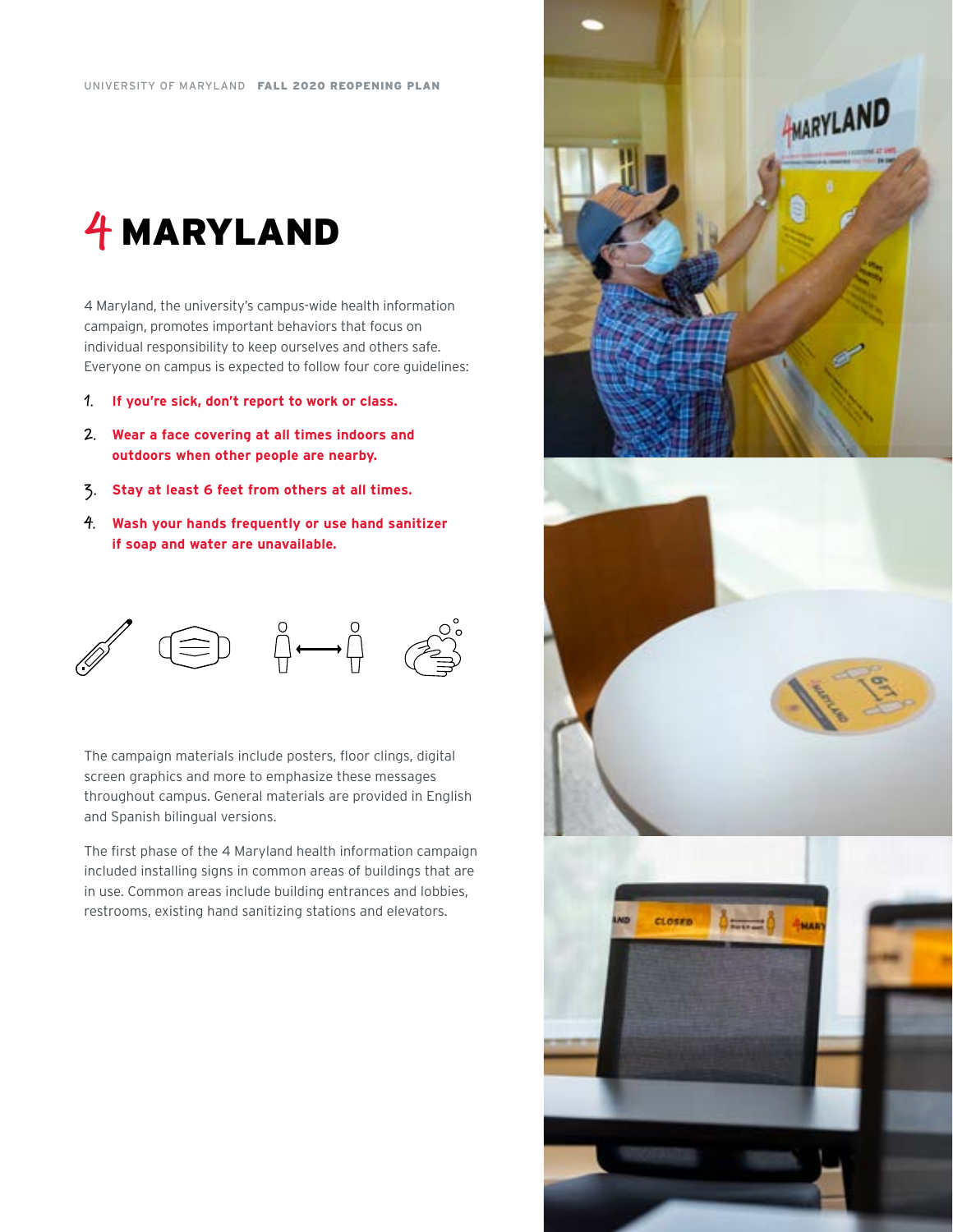# **4** HEALTH AND SAFETY

The university's plan for COVID-19 monitoring, testing and early warning requires all members of the Terp community to do the following before the semester starts:

- **Pledge** to abide by CDC-recommended health and safety regulations.
- **Watch a video** (employees) or **complete online training** (students).
- **Take a COVID-19 test(s).** All students, faculty and staff must get a test before the fall semester, per University System of Maryland **guidance**. Terps can find [testing sites in their area](https://www.hhs.gov/coronavirus/community-based-testing-sites/index.html). You must provide the university with confirmation of a negative result, or, if you test positive, must stay at home, follow CDC guidance and be cleared by your health care provider before coming to campus. Students must also get a free test on campus the weeks of Aug. 17, 24 and 31. [Registration](https://uhr.umd.edu/coronavirus/return-to-campus/covid-19-testing-information/) is required. You will be asked to remain home or in your on-campus residence and self-monitor for virus symptoms until you receive a negative test result. Anyone who tests positive will be required to self-isolate at home for 14 days, per CDC guidelines. Details on how to upload your test results prior to coming to campus are forthcoming.
- **Daily self-monitor and report** temperature and any symptoms if on campus. Submit them into the online reporting system at [return.umd.edu](http://return.umd.edu).

The university's health and safety plan contains the following components to safely reopen and operate the campus, with early detection of infectious cases as the key to limit outbreaks.

- **Contact tracing.** Any positive test result will be communicated immediately to state health authorities, who will activate a contact tracing team to identify potential secondary cases to limit the infection's spread.
- **Environmental monitoring.** UMD faculty experts are developing approaches for early detection of impending illnesses by monitoring wastewater, air and hightouch surfaces in campus buildings.
- **Behavioral changes.** The 4 Maryland health information campaign promotes important healthy behaviors.
- **Cleaning protocols.** All buildings approved for occupancy will be cleaned on a regular basis, including enhanced cleaning of high-traffic areas, and occupants are asked to assist by wiping chairs, tables and other high-touch surfaces after using them.
	- ∙ All classrooms used for in-person instruction will be equipped with sanitary wipes for surfaces such as seats, desks and tables between each class.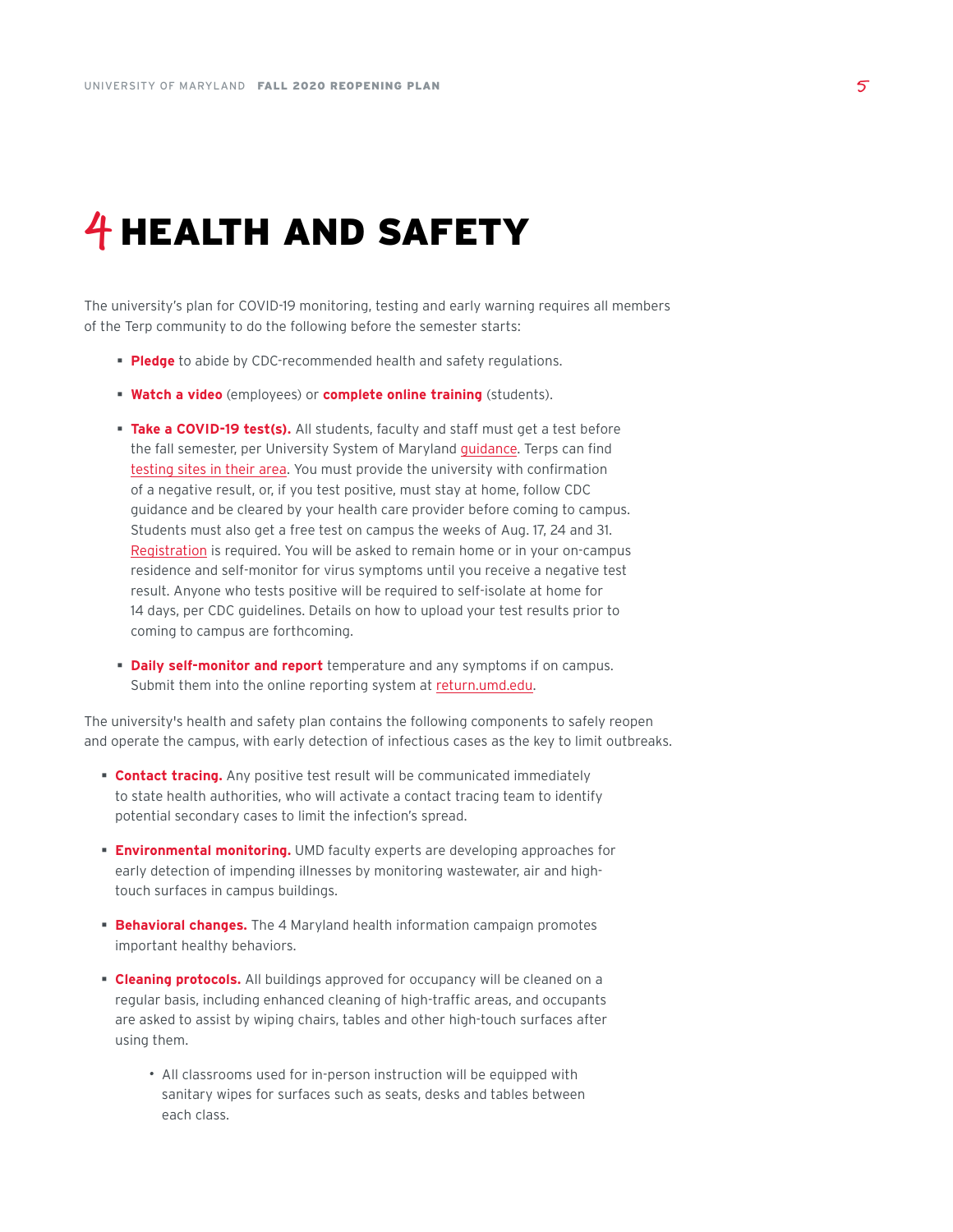- ∙ Instructors will be asked to allow time for students to sanitize their work area before class and to similarly sanitize their own work area and whatever equipment they plan to use for the class.
- ∙ Classroom seating will be arranged or marked to indicate safe seating distances.
- ∙ Hand sanitizer stations will be available near classrooms.
- ∙ Classrooms and high-touch areas in buildings will be cleaned and disinfected nightly.
- ∙ Instructors will be expected to deliver handouts and other types of course material digitally through ELMS-CANVAS to minimize the exchange of papers or any other instruction materials.
- ∙ Signs will be posted to direct one-way traffic within busy campus buildings and to indicate safe distancing to minimize the likelihood of congestion in hallways, at entrances, restrooms, etc.
- ∙ Cleaning frequency will be increased in community restrooms and high-touch areas in residence halls such as elevator buttons, water fountains and door handles.
- **Employee flexibility.** In general, the university encourages flexibility for employees, including graduate assistants. Departments should consider use of alternative work schedules, such as some on-campus work days and some telework days, use of leave and flexibility with starting and finishing times. University Human Resources has created handbooks for employees and supervisors:
	- ∙ **For employees:**  [Working Through COVID-19: Returning to Campus](https://umd.box.com/shared/static/hkb67k3asl4m6qxi57xjf2du92hiny02.pdf)
	- ∙ **For supervisors:**  [Managing Through COVID-19: Returning to Campus](https://umd.box.com/shared/static/qwekt5dsn8pzmozw82zsw34qac4gwutz.pdf)

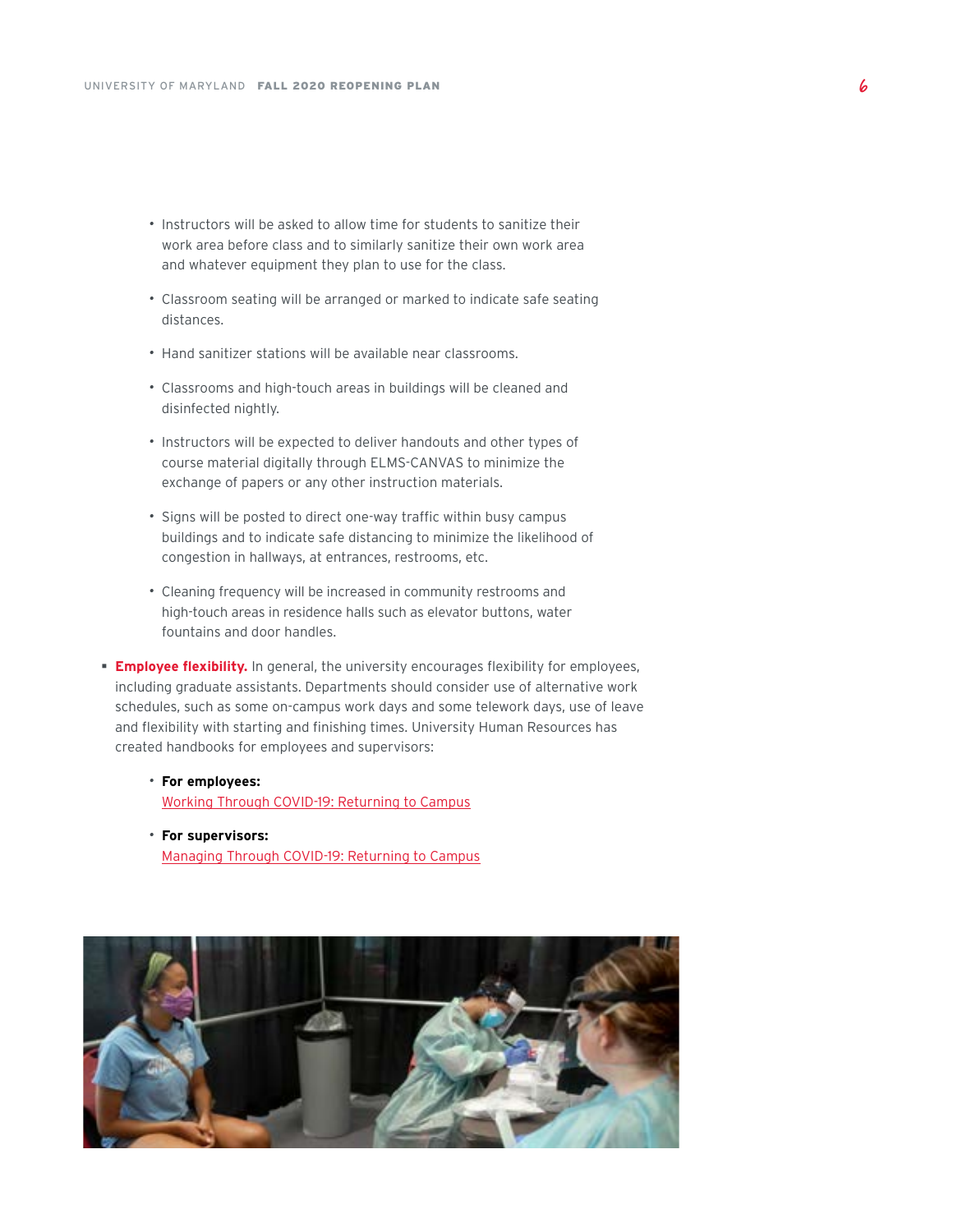# **4** EDUCATION

Students can expect **blended education** and a campus with **fewer people** on it when the semester begins on schedule on Aug. 31. Undergraduate in-person instruction will be delivered online for the first two weeks, until Sept. 14. All graduate-level instruction and approved research activities will proceed as planned.

Classes will run through Dec. 14, as scheduled. Faculty are preparing contingency plans to move entirely to online instruction after Thanksgiving break, should there be a resurgence of the pandemic in late fall.

The time between classes or the standard daily start and stop times for classes are not expected to change. The final exam period will be as scheduled, Dec. 16–22.

Because 6-foot physical distancing limits the number of students who can be accommodated in a classroom, learning and teaching will look different this semester.

Courses of **more than 50 students** will be delivered online. About **20% of undergraduate courses will be offered at least partially in-person**, with priority given to classes that particularly need in-person instruction, such as some labs, performance courses, senior capstone projects, clinical instruction and internships. Some of the innovations being developed by faculty this summer are aimed at using creative blended instruction and hopefully will accommodate partial in-person instruction even in some larger classes, through smaller breakout and discussion sections.

The updated Fall course schedule with final course options is available at [testudo.umd.edu](http://testudo.umd.edu), including the format (in-person, online or blended) for each course.

On July 27, **University Libraries** entered Phase 2 of its reopening plan and began providing curbside [pickup](https://www.lib.umd.edu/access/curbside-pickup-info) of physical materials from McKeldin Library. Further details of the reopening plan can be found on the Libraries [website](https://www.lib.umd.edu/about/coronavirus-updates#phases).

**Education Abroad** programs in all locations for the Fall 2020 semester are canceled. For detailed information about the canceled programs and other updates, visit the Education Abroad [website](https://globalmaryland.umd.edu/offices/education-abroad/coronavirus-and-study-abroad-updates).

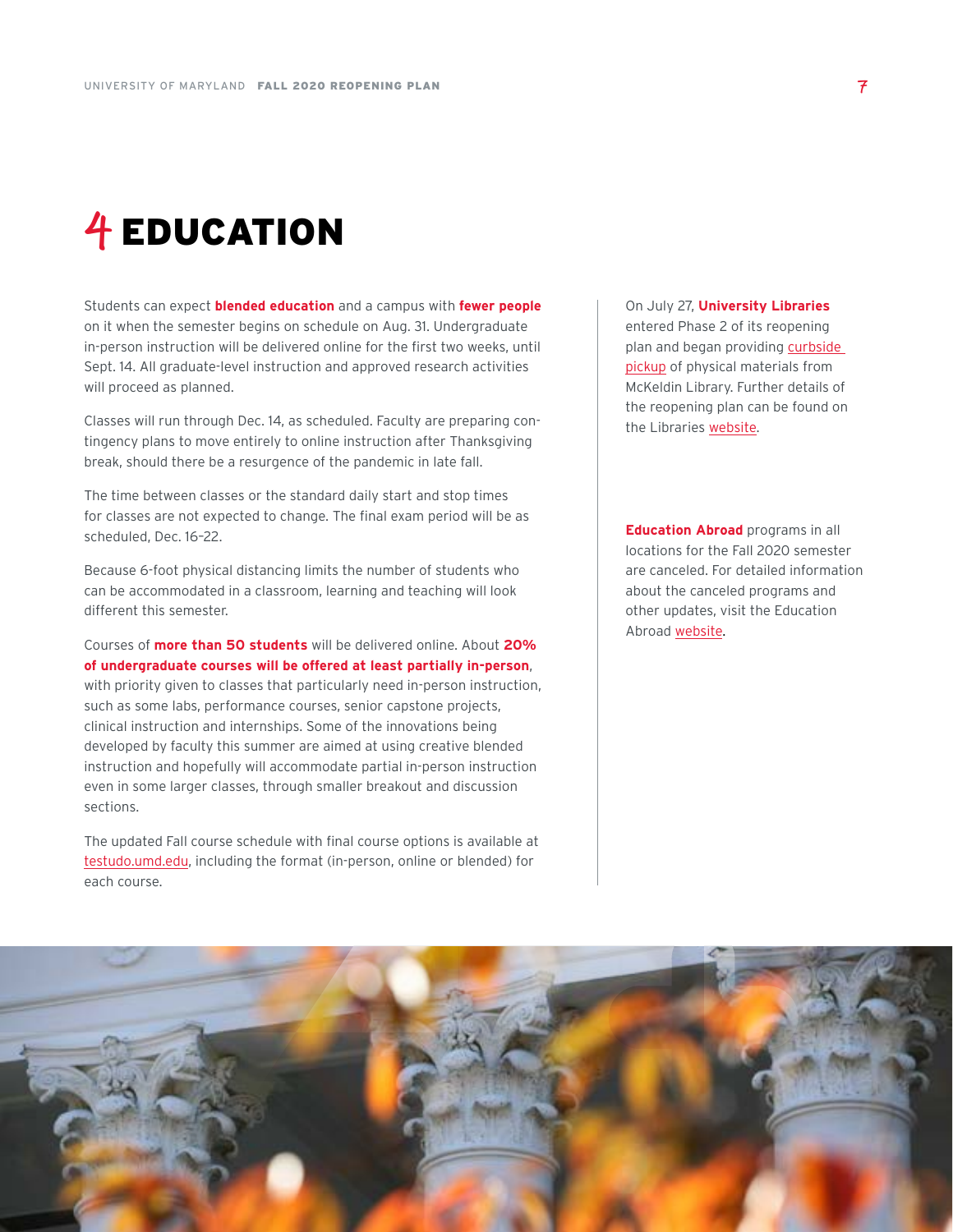# **4** RESEARCH

Research operations were the first activities to resume on campus, speaking to the vital role researchers serve at the University of Maryland. Deans must approve a safety assuredness plan for each research lab in order for work there to resume. Researchers who can conduct their work remotely should continue to do so.

- University research is in Phase 1 ("limited presence") as of June 8, in which only 25% of all researchers are back in their campus labs.
- Phase 2 ("intermediate presence") is proposed to start in September, allowing up to 50% of researchers to return to their campus labs.
- Phase 3 ("full resumption") is proposed to start in January, allowing up to 75% of researchers to return to their campus labs.

Find more information at [research.umd.edu/covid19#.](http://research.umd.edu/covid19#)

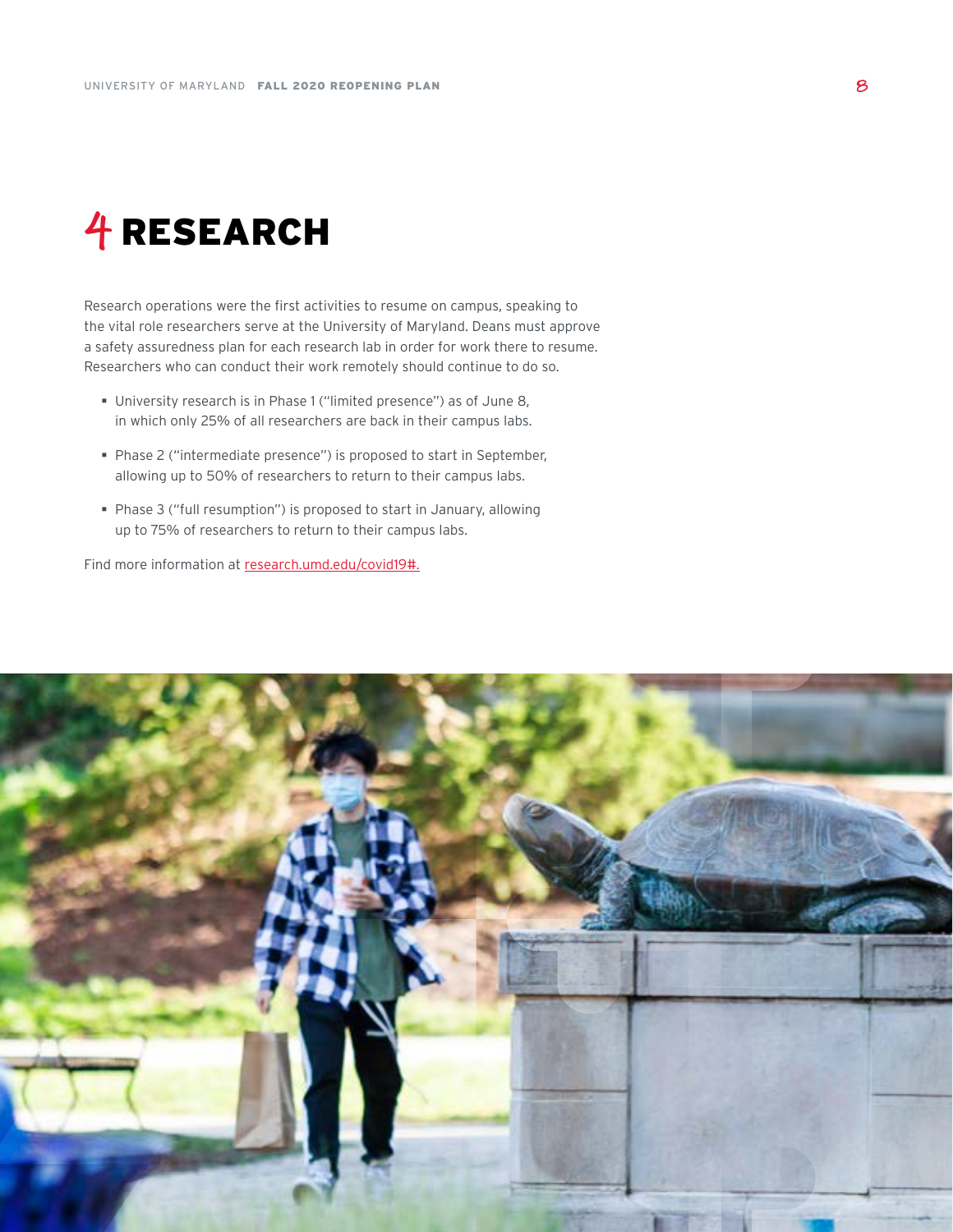### **4** STUDENT LIFE

#### RESIDENCE HALLS

Residence halls will be converted to **reduce occupancy**  and to allow for physical distancing.

- Most students will live in single rooms in traditional and semi-suite buildings and, as appropriate, in suites and apartments. The Department of Resident Life will try to assign students who submitted roommate requests to rooms near each other. To see the full list of updated housing and room and board fees, which have been frozen at 2019-20 rates, visit the [Housing Rates webpage.](http://reslife.umd.edu/housing/fees/)
- Community restrooms and high-touch areas in the residence halls such as elevator buttons, water fountains and door handles will be cleaned at an increased frequency.
- Residential spaces will be set aside for isolation and quarantining if needed.
- Details of new guidance on Thanksgiving break include:
	- ∙ Due to the increased risk of transmission of COVID-19 during travel, if in-person classes resume after Thanksgiving break, residents who travel during that period cannot return to their residence hall rooms until the halls open in Spring 2021. No refunds will be given for students who are unable to return to the residence halls due to this travel.
	- ∙ If the university decides not to hold in-person classes after Thanksgiving break due to an outbreak, the Department of Resident Life will close residence halls at the beginning of the break and provide housing only for students with extenuating circumstances.
- Appointments for the two move-in options will be released Aug. 11. The Department of Resident Life encourages students to choose the "set up and go" option over traditional move in, if possible. More details are available on Resident Life's [move-in page.](http://reslife.umd.edu/movein/options/)
- The deadline for students to cancel their On-Campus Housing and Dining Agreement without financial penalty was extended through noon Aug. 12. Those who do so and are interested in returning to the residence halls for the 2021-22 academic year will retain their commitment group status as if they lived on campus this year.
- Resident assistants will organize virtual opportunities for students to connect and get to know each other. In-person opportunities will be very limited and held outdoors following all appropriate safety protocols.

Find more information at [reslife.umd.edu/fall2020](http://reslife.umd.edu/fall2020).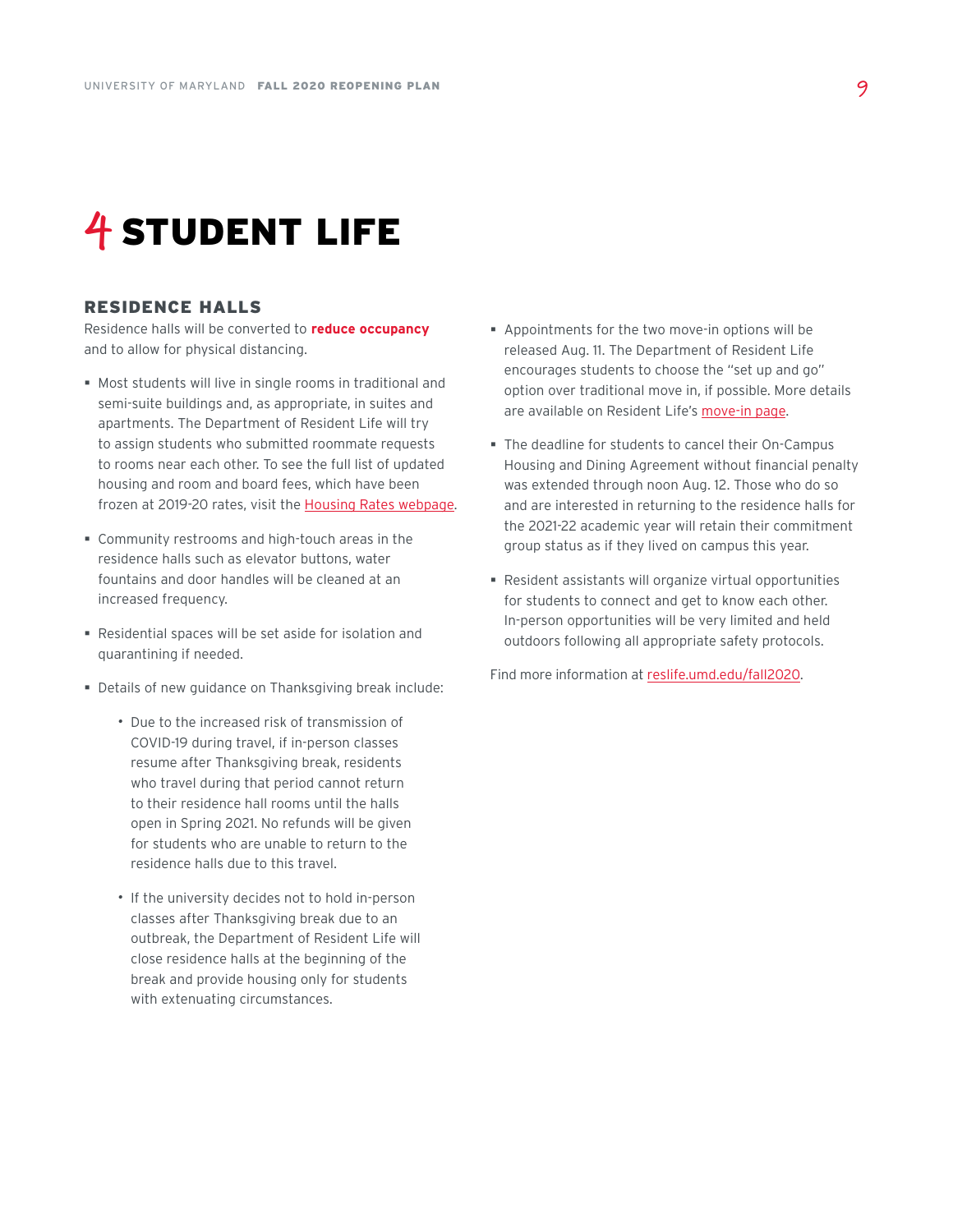#### DINING

Dining halls will open with **reduced seating capacity, new carryout options and physical distancing**, all with safety in mind.

Access to dining halls will be limited to students with dining plans or who have access to Dining Dollars. Until undergraduate in-person instruction begins on Sept. 14, all on-campus dining will be grab-and-go to minimize indoor interactions while dining, where wearing a face covering is not possible.

The Diner (Ellicott) and South Campus Dining Hall will offer dine-in, allyou-care-to-eat service for those on dining plans. Carryout will be offered to this same group at 251 North (Denton), the Patio (outdoor barbecue adjacent to the Diner), Side Kicks at South Campus Dining Hall and new "outpost stations."

In addition to the three dining halls, Dining Services will open several outpost locations: an outdoor grill by The Diner, the east dining room at South Campus Dining Hall and others. They will have fresh boxed meals ready for carryout.

Other changes will include hand sanitizing stations at entrances, one-way directional signs throughout the dining halls and physical distancing floor markers, and seating rearranged to accommodate physical distancing.

All guests will wear masks except when seated at a table.

Dining Services employees will serve all meals, and they will wear face masks and sometimes face shields. Breath guards have been added to some serving stations.

All protocols will meet or exceed local, state and federal guidelines for food service. Visit [dining.umd.edu/updates](http://dining.umd.edu/updates/) for more information.

#### RECREATION

The Stamp Student Union, Eppley Recreation Center and other community gathering places will reopen with health and safety measures in place. Cocurricular programming will emphasize **outdoor and virtual activities**.

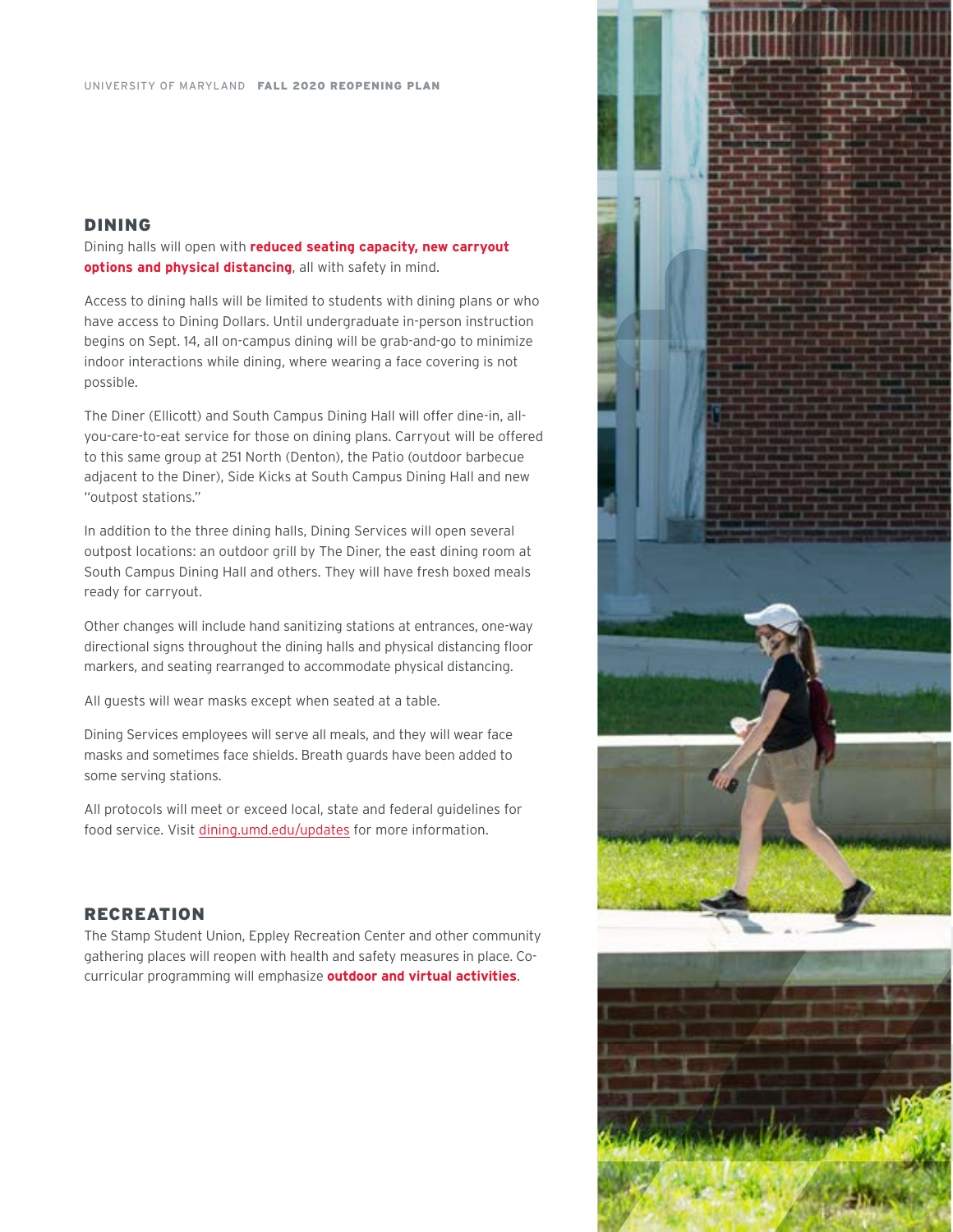

#### PARKING

Parking restrictions will resume in all campus lots at 7 a.m. Aug. 31, the first day of classes. Until then, parking spaces in student lots (lots that begin with a number) remain free and open. Payment is required in visitor parking locations.

Students who plan to park on campus during the semester need to purchase a student parking permit. Registration for student parking will open on a rolling basis according to credit level beginning in late July.

Commuters can buy a new daily permit—a single-use, digital permit. Each permit costs \$12 and will be sold in increments of five.

Find more information at [transportation.umd.edu](https://transportation.umd.edu).

#### HEALTH AND WELLNESS

The University Health Center and the Counseling Center will be open for both in-person **medical assistance and counseling** as well as online options for support. Modified services, programs and activities include:

- Telemedicine appointments
- Pharmacy
- **Behavioral health services**
- **Health Promotion and wellness services**
- Sexual health and women's health services
- CARE to Stop Violence
- Campus Pantry
- Accessibility and Disability Services

Find more information at [health.umd.edu](https://health.umd.edu/) and [counseling.umd.edu/covid19/.](https://counseling.umd.edu/covid19/)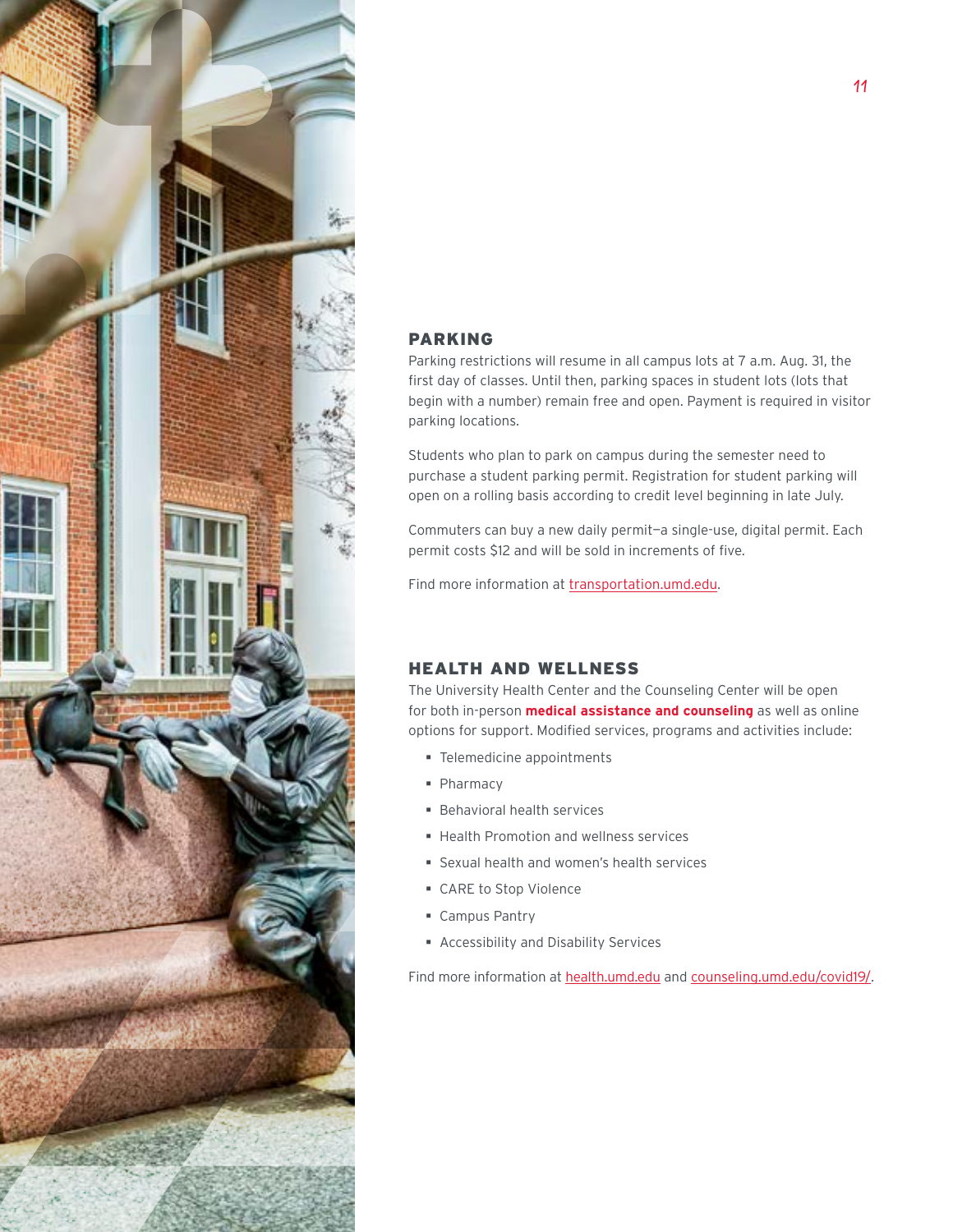### **4** INTERCOLLEGIATE ATHLETICS

The Department of Athletics' comprehensive plan to safely return to training, practice, competition and work prioritizes the health and well-being of studentathletes, coaches and staff.

The plan, featuring a gradual, phased approach, complies with public health guidelines as well as NCAA and Big Ten Conference requirements.

The Big Ten on Aug. 11 postponed fall sports (men's and women's cross country, field hockey, football, men's and women's soccer, and women's volleyball). The conference will continue to evaluate a number of options regarding these sports, including the possibility of competition in the spring. Decisions regarding winter and spring sports will also continue to be evaluated.

Big Ten student-athletes who choose not to participate in intercollegiate athletics at any time during the summer and the 2020-21 academic year due to concerns about COVID-19 will have their scholarship honored and will remain in good standing with their team.

Find more information at [umterps.com.](http://umterps.com)